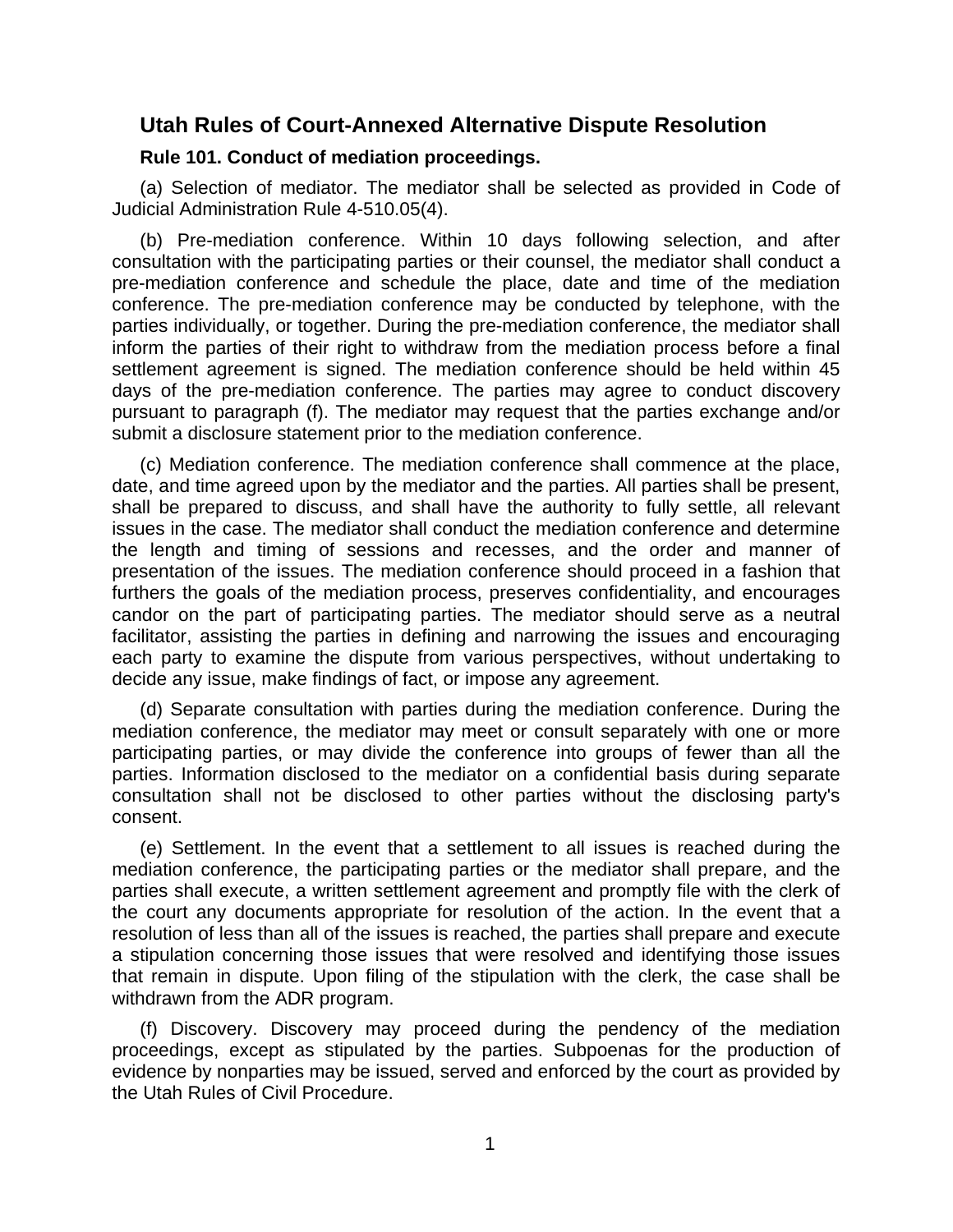(g) Termination. If the mediator determines that the parties are unable to participate meaningfully in the process or that a reasonable agreement is unlikely to be achieved, the mediator may suspend or terminate the mediation process without explanation. The parties may terminate the proceedings at any time.

(h) Absent parties. Upon written recommendation by the mediator or motion by any party, the court may order absent parties to show cause why they failed to attend the mediation conference and, if appropriate, why sanctions should not be imposed.

(i) Change to arbitration. At any time prior to the conclusion of the mediation proceedings, the parties may agree to submit the matter to arbitration. Written notice signed by all parties and counsel of such agreement shall be sent to the Director. Selection of an arbitrator shall be governed by Code of Judicial Administration Rule 4- 510(11). The parties may by agreement request that the mediator serve as an arbitrator.

(j) No interlocutory appeal. may be taken from an order granting or denying a motion to refer a civil action pending on January 1, 1995 to the ADR program.

# **Rule 102. Conduct of nonbinding arbitration proceedings.**

(a) Selection of arbitrator(s). The arbitrator(s) shall be selected as provided in Code of Judicial Administration Rule 4-510.05(4).

(b) Pre-hearing conference.

(1) Scheduling, purposes, and participants. Within 30 days after selection of the arbitrator(s), the arbitrator(s) shall conduct a pre-hearing conference for the purposes of: reviewing the case; assisting the parties in defining and narrowing the issues; determining the scope and timing of any discovery, including the exchange of disclosure statements; reaching a stipulation for admission of facts and documents; identifying witnesses; determining the necessity of subpoenas; and scheduling the arbitration hearing. All participating parties or their counsel shall attend the pre-hearing conference. The arbitration hearing shall be held within 120 days of the date of the prehearing conference.

(2) Written and oral testimony. Where appropriate in the course of the pre-hearing conference, the arbitrator(s) shall: encourage the use of stipulations, affidavits, proffers of testimony, written submission of expert opinions, and other timesaving evidentiary tools and procedures; and instruct the parties to limit live testimony, if any, to the resolution of factual disputes and witness credibility issues. The arbitrator(s) also shall instruct the parties that, unless otherwise authorized by the arbitrator(s) or agreed upon by the parties, issues other than those defined in the pre-hearing conference shall not be raised at the arbitration hearing and will not be considered in determining any arbitration award.

(c) Interim procedural orders; continuance. The arbitrator(s) shall have the power to make such interim procedural orders in furtherance of the purposes of the arbitration proceeding and these rules as are deemed necessary and appropriate. Upon motion by any party or its own motion, the arbitrator(s) may continue the arbitration hearing, provided the hearing is commenced within 30 days of the original date set at the pre-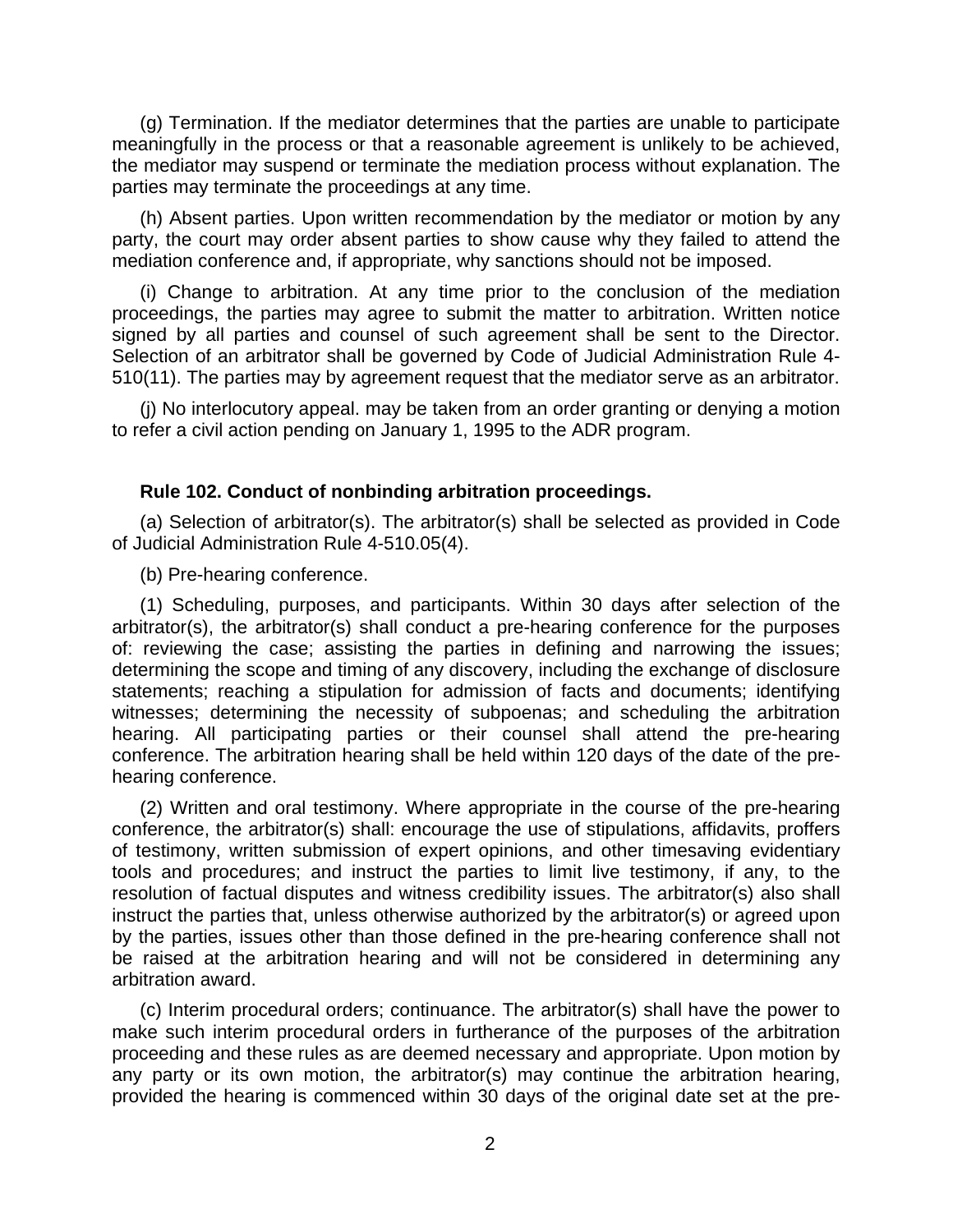hearing conference. Except as to matters of pre-hearing scheduling, or continuance of the arbitration hearing, no party or counsel for a party shall communicate ex parte with the arbitrator(s) concerning the case.

(d) Change to mediation. At any time prior to the conclusion of the arbitration hearing the parties may agree to submit the matter to mediation. Written notice signed by all parties and counsel of such agreement shall be sent to the Director. The mediator may not be the same person as the arbitrator(s) unless the parties by agreement request that one of the arbitrator(s) serves as the mediator.

(e) Exhibits; objections; waiver. Not less than 20 days nor more than 30 days before the arbitration hearing, a party who intends to offer documentary evidence at the arbitration hearing shall serve copies of the exhibits, together with written notice of that party's intention to offer the same, upon all participating parties and the arbitrator(s). Not less than 7 days before the arbitration hearing, each party may serve upon the offering party and the arbitrator(s) written objections to one or more of the exhibits, specifying the exhibit and the specific grounds for objection. Any objections to any exhibit based upon any issue of evidentiary foundation, authentication, or hearsay not served as provided herein shall be deemed to be waived. Each party shall mark all original exhibits and copies prior to the arbitration hearing.

(f) Discovery. Discovery shall be stayed during the pendency of the arbitration proceedings, except as stipulated by the parties. Subpoenas for the production of evidence by nonparties may be issued, served and enforced by the court as provided by the Utah Rules of Civil Procedure.

(g) Record of proceedings. Any participating party, at that party's own expense and upon 5 days notice to the arbitrator(s) and the other participating parties, may make arrangements for stenographic or other non-video recording of the arbitration hearing and cause a transcript to be made of the proceedings, provided that a copy of any such transcript or recording shall be supplied to the arbitrator(s) at no charge. Copies of the transcript or recording shall be made available to all participating parties upon request and at a reasonable expense. Such transcript is not admissible in any subsequent de novo trial, but may be used in connection with a motion to modify or vacate an award. No other disclosure of the transcript or its contents may be made. All transcripts shall be destroyed at such time as an award becomes final or upon a demand for a trial de novo.

(h) Arbitration hearing. The arbitration hearing shall be commenced at the place, date, and time designated and shall be conducted by the arbitrator(s). The arbitrator(s) may administer oaths. If a panel is used, the chair shall preside. The arbitration hearing may proceed in the absence of any party who, after written notice of the scheduling of the hearing, does not appear. At the request of any participating party, non-party witnesses, except when testifying, shall be excluded from the arbitration hearing. The arbitrator(s) shall determine the mode and order of presentation of issues, argument, the testimony of witnesses, and other evidence, limiting the amount of time to which each party is entitled. The burden of proof among the parties shall be allocated and presumptions, if any, shall apply, as if at trial before the court. The arbitrator(s) shall not have the authority to rule on summary judgment motions or other motions pending in the litigation.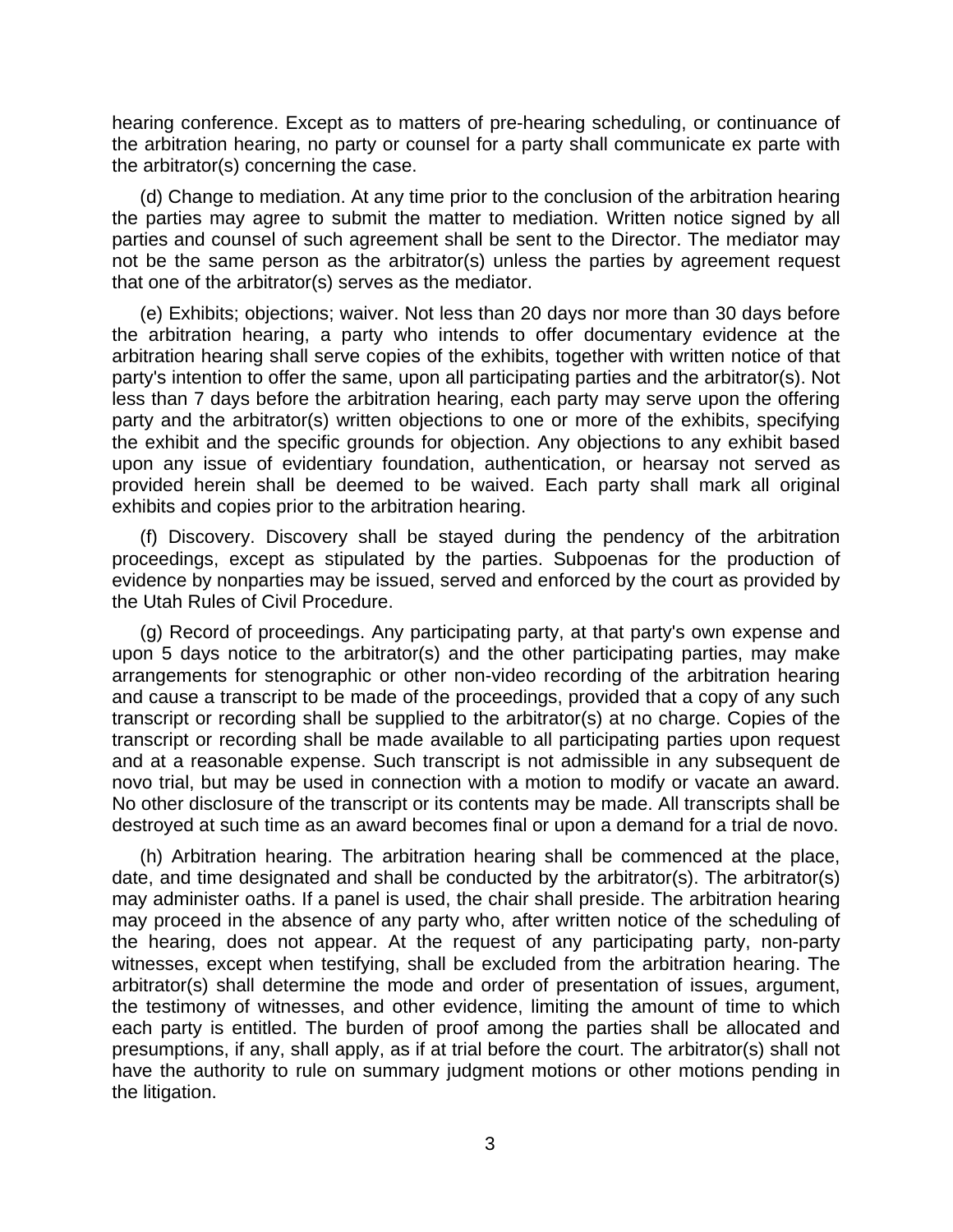(1) Each party to the arbitration proceeding is entitled, in person or through counsel, to be heard, to present evidence material to the controversy, and to cross-examine witnesses appearing at the hearing.

(2) If the arbitrator(s) finds it necessary to make an inspection or other outside investigation, the arbitrator(s) shall designate the date, time and place of the same, and shall notify all parties and counsel, who may be present at such inspection or investigation if desired.

(3) The arbitrator(s) shall specifically inquire of all parties whether they have any further proof to offer or witnesses to be heard. Upon receiving negative replies and if satisfied that the record is complete, the arbitrator(s) shall declare the hearing closed. If post-hearing briefs are to be filed, the hearing shall be declared closed as of the final date set by the arbitrator(s) for the receipt of briefs.

(4) At any time before the award is made, the arbitration hearing may be reopened on the arbitrator's initiative, or for good cause shown upon application of a party. If the reopening is requested to consider additional issues, the reopening may be held only if all parties agree.

(5) If the parties settle the dispute during the course of the arbitration, the arbitrator may set forth the terms of the agreed settlement in an award.

(i) Issues to be decided. Absent a stipulation by all parties, the arbitrator(s) shall make no determination regarding issues not defined at the pre-hearing conference or subsumed therein. Where the arbitrator(s) determines that such other issues must be determined in order to render an award, and the parties agree to determination of such issues, the parties shall be allowed to present any additional evidence and argument as is necessary to resolve such issues.

(j) Evidence; admissibility; applicability of utah rules of evidence. All oral testimony at the arbitration hearing shall be taken under oath or affirmation. The arbitrator(s) shall determine the admissibility of evidence offered at the arbitration hearing. The arbitration hearing shall be conducted in general conformity with the Utah Rules of Evidence, but the arbitrator(s) may receive evidence otherwise inadmissible if the arbitrator(s) finds the evidence to be relevant and trustworthy and the receipt of such evidence is not unfairly prejudicial to any party against whom it is offered and does not violate any rule of privilege. The arbitrator(s) may take judicial notice of adjudicative facts.

(k) Privacy and confidentiality of arbitration proceedings. To protect and preserve the privacy and confidentiality of an arbitration proceeding and the privacy rights of the parties, all proceedings shall be subject to Rule 103, unless all parties have stipulated that the proceeding be open to the public. Any disclosure statements made or prepared incident to any ADR process shall be treated as negotiations in compromise and shall be subject to exclusion as provided in Rule 408 of the Utah Rules of Evidence.

(l) Arbitration award.

(1) The arbitrator(s) shall prepare and file with the clerk of the court an award within 20 days after the conclusion of the arbitration hearing, and shall mail copies of the award to all participating parties and counsel of record and to the Director.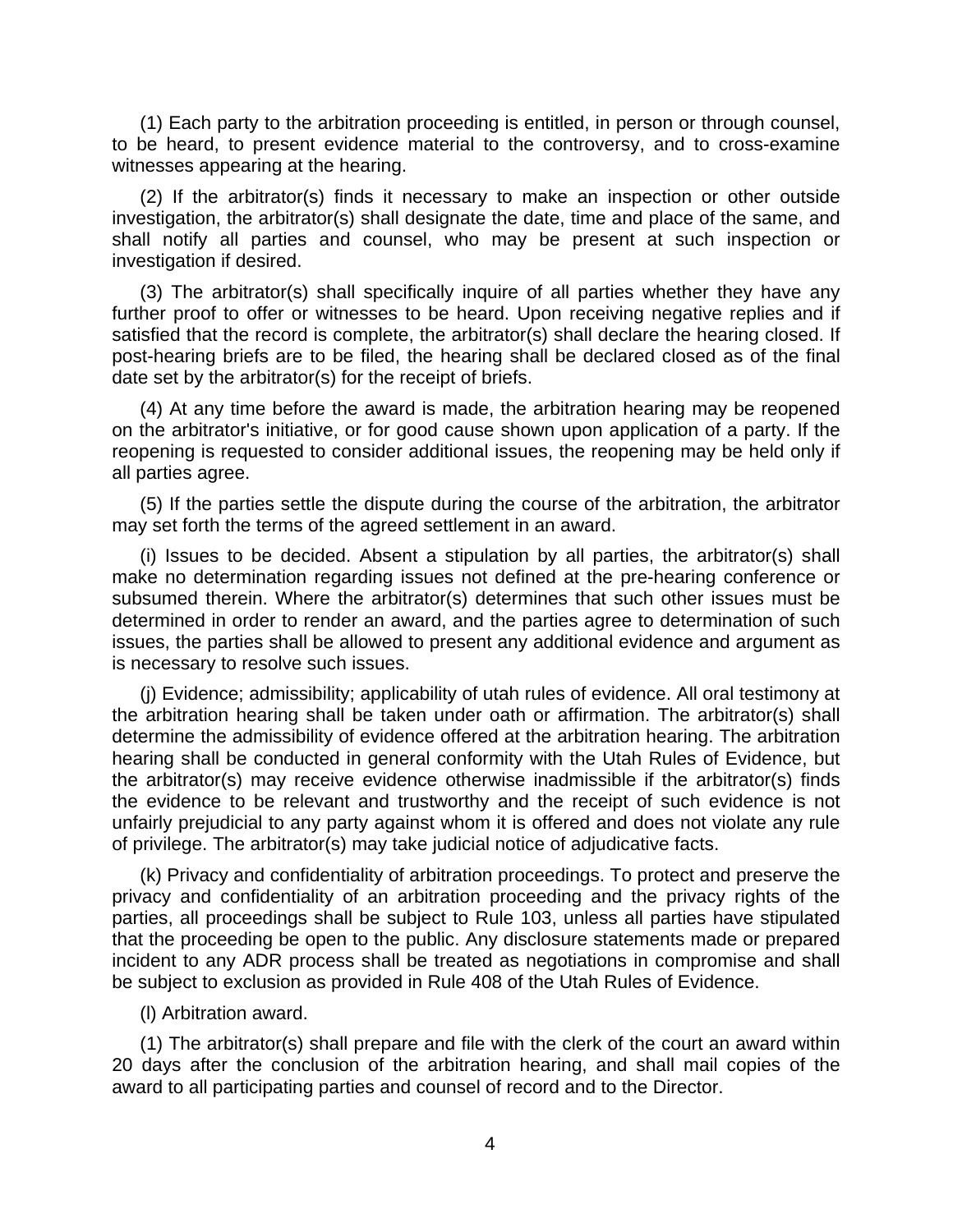(2) The award shall be in writing, signed by the arbitrator(s), and shall state with particularity the name(s) of the prevailing party or parties, the name(s) of the party or parties against whom the award is rendered, and the precise amount(s) of the award. With respect to monetary relief, the arbitrator(s) may, but is not required to, make findings of fact or otherwise explain the basis of the award. If issues of law are involved, the award shall specify such issues and how they were resolved. Where equitable or other nonmonetary relief is sought, the award shall state with particularity the nature and extent of such relief, if any, found to be an appropriate remedy.

(3) Upon filing of the award, Utah Code Section 78B-6-206 shall apply.

(4) In all matters where a hearing before a judge is required by law, the final arbitration award shall be treated as a stipulation by the parties.

(5) If, upon trial de novo, the party filing a demand therefor has not achieved a better result than provided in the award, such party shall pay all arbitration fees and costs and the attorneys' fees of the other party. The payment obligation that may be imposed pursuant to this paragraph shall not exceed the lesser of 20% of the amount of the original monetary award or \$2,000.

(m) No interlocutory appeal. may be taken from an order granting or denying a motion to refer a civil action pending on January 1, 1995 to the ADR program.

## **Rule 103. Confidentiality in nonbinding ADR proceedings.**

ADR proceedings shall be conducted in a manner that encourages an informal and confidential exchange among counsel, the parties, and the ADR provider to facilitate resolution of disputes. Unless otherwise directed by the court or by stipulation of all parties, ADR proceedings shall be conducted in private.

(a) Confidentiality in ADR communications. Motions, memoranda, exhibits, affidavits, and other written, oral or other communication submitted by counsel or the parties to the ADR provider pursuant to the requirements of these rules or at the direction, if any, of the ADR provider, shall be confidential and shall not be made a part of the record or filed with the clerk of the court. Neither shall any such communication be transmitted to the judge to whom the case is assigned, except as required elsewhere in these rules.

(b) ADR provider confidentiality. All ADR providers shall preserve and maintain the confidentiality of all ADR proceedings in which they officiate. They shall not disclose to or discuss with anyone, including the assigned judge, any information about or related to the proceedings, unless specifically required elsewhere in these rules. ADR providers shall secure and ensure the confidentiality of ADR proceeding records and shall return them to the submitting parties at the conclusion of the proceeding.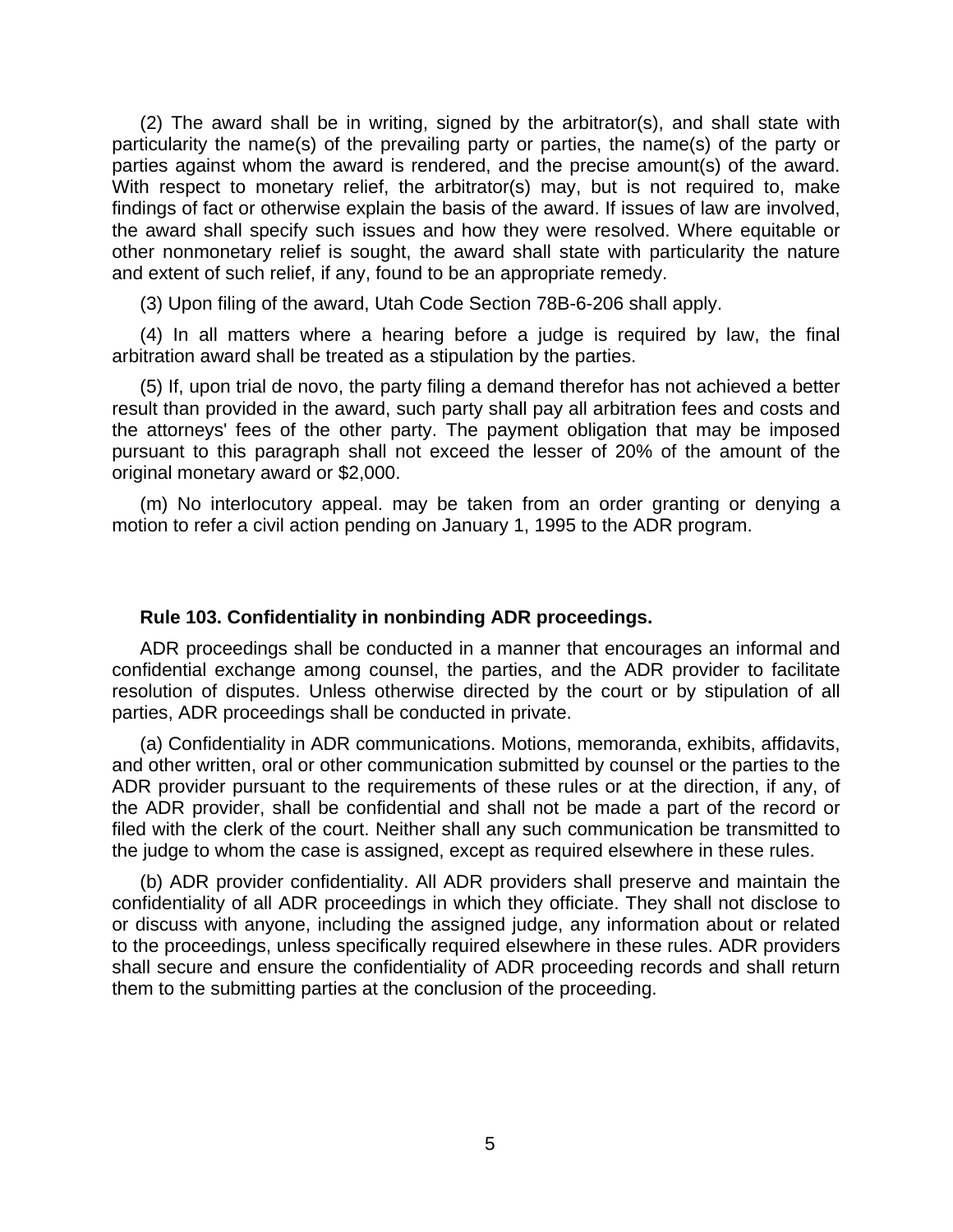#### **Rule 104. Code of ethics for ADR providers.**

This Code applies to all arbitrators and mediators on the court roster acting pursuant to these rules and Code of Judicial Administration Rule 4-510.05. A court may impose sanctions against an ADR provider for violations of this Code which raise a substantial question as to the partiality of the arbitrator or a member of the majority of a panel, but a violation of other provisions of this Code does not establish grounds or authority for other judicial review of arbitration awards made under the court-annexed ADR program.

Canon I. ADR Providers Should Uphold The Integrity And Fairness Of The ADR Program.

(a) Alternative Dispute Resolution is an important and proven method for resolving disputes. In order for ADR to be effective, there must be broad public confidence in the integrity and fairness of the process, similar to the confidence the public has in judges who adjudicate cases in the district court of this state. Like the court's judges, ADR providers serving under the program must observe high standards of ethical conduct so that the integrity and fairness of the process will be preserved. Accordingly, ADR providers should recognize their responsibility to the court, to the public, to the parties, and to all other participants in the ADR processes. The provisions of this Code should be construed and applied to advance these objectives.

(b) For a case that is referred to arbitration or mediation, providers should accept an appointment only if they are in a position to adhere to the specific time limits for arbitration and mediation proceedings preserved by the rules.

(c) After accepting appointment to and while serving as provider for a particular case, an ADR provider should avoid entering into any financial, business, professional, family, or social relationship, or acquiring any financial or personal interest which (1) is likely to affect their impartiality or (2) might reasonably create the appearance of partiality or bias. For a reasonable time after an ADR proceeding has been concluded, the provider should avoid entering into any such relationship, or acquiring any such interest, under circumstances which might reasonably create the appearance that the provider had been influenced in the proceeding by the anticipation or expectation of the relationship or interest.

(d) Providers should conduct themselves in a manner that is fair to all parties and their counsel; they should not be swayed by outside pressure, public clamor, fear of criticism, or self-interest.

(e) Providers should neither exceed the authority delegated to them nor do less than is required to exercise that authority.

(f) Providers should make all reasonable efforts to prevent delaying tactics, harassment of parties or other participants, or other abuse of, or disruption to, the ADR processes.

(g) The ethical objectives of providers begin prior to acceptance of the appointment to a particular case and continue throughout all stages of the proceedings. In addition, wherever specifically set forth in this Code, certain ethical obligations continue even after the award in the case has been made or after the case has been successfully resolved.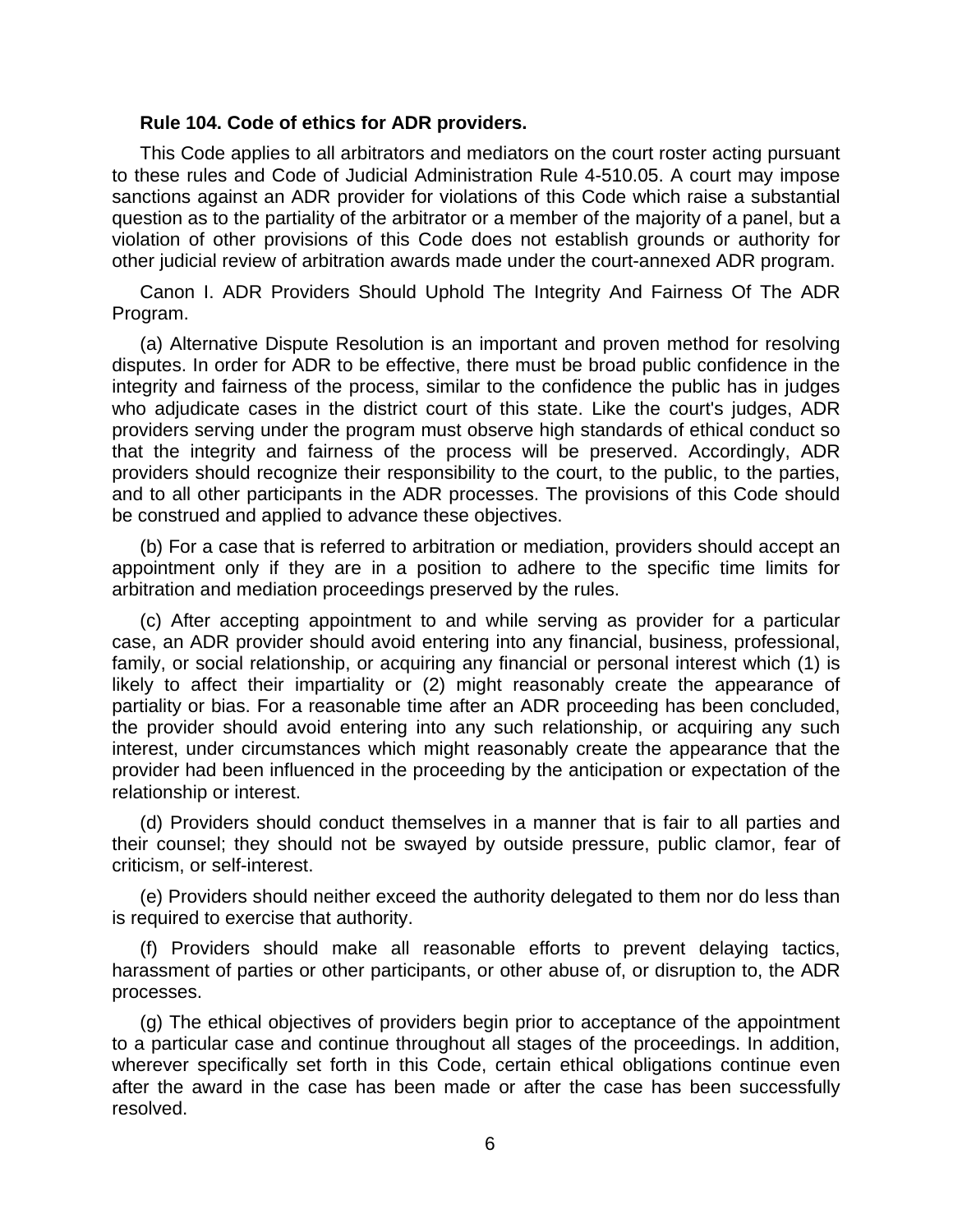(h) A provider should not directly contact a party to solicit the selection of that provider in a particular case if the party is represented by counsel.

(i) A provider should refrain from promises and guarantees of results. A provider should not advertise statistical settlement data or settlement rates.

(j) A provider should accurately represent his/her qualifications. In an advertisement or other communication, a mediator may make reference to meeting state, national, or private organizational qualifications only if the entity referred to has a procedure for qualifying ADR providers and the provider has been duly granted the requisite status.

(k) A provider should have the participants sign a written agreement to mediate their dispute.

(l) A provider should include in the participants' written agreement to mediate a description of their fee arrangement with the provider.

Canon II. Disclosure And Disqualification.

(a) When requested to serve, ADR providers should carefully consider prior to accepting a case whether they have:

(1) any financial or personal interest in the outcome of the proceeding;

(2) any existing or past financial, business, professional, family, or social relationships which are likely to affect their impartiality or which might reasonably create an appearance of partiality or bias;

(3) any such relationships which they personally have with any party or its lawyer, or with any individual who may serve as a witness; and

(4) any such relationships involving their families, current employers, partners, or significant business associates.

(b) ADR providers should make a reasonable effort to inform themselves of any interests or relationships of the kind described in paragraph (a).

(c) The obligation to consider interests or relationships described in paragraph (a) is a continuing duty which requires an ADR provider who accepts an appointment to disclose, at any stage of the ADR proceeding, any such interests or relationships which may arise, or which are recalled or discovered.

(d) If relationships or interests exist that may create an impression of partiality or bias, but that, in the judgment of the ADR provider, pose no obstacle to objectively evaluating the case, making an arbitration award, or mediating the matter, then the provider should disclose those interests or relationships as early as possible in the course of the ADR proceedings. Such disclosure should be made to all parties and their attorneys and, where the matter is being arbitrated, to the other arbitrators.

(e) Where any ADR provider determines that existing interests and relationships preclude participation as a provider and constitute grounds for self-disqualification or recusal, the ADR provider should recuse and notify the Director of the recusal.

(f) In the event that a mediator is requested by any party to withdraw, the mediator should do so. In the event that an arbitrator is requested to withdraw by fewer than all of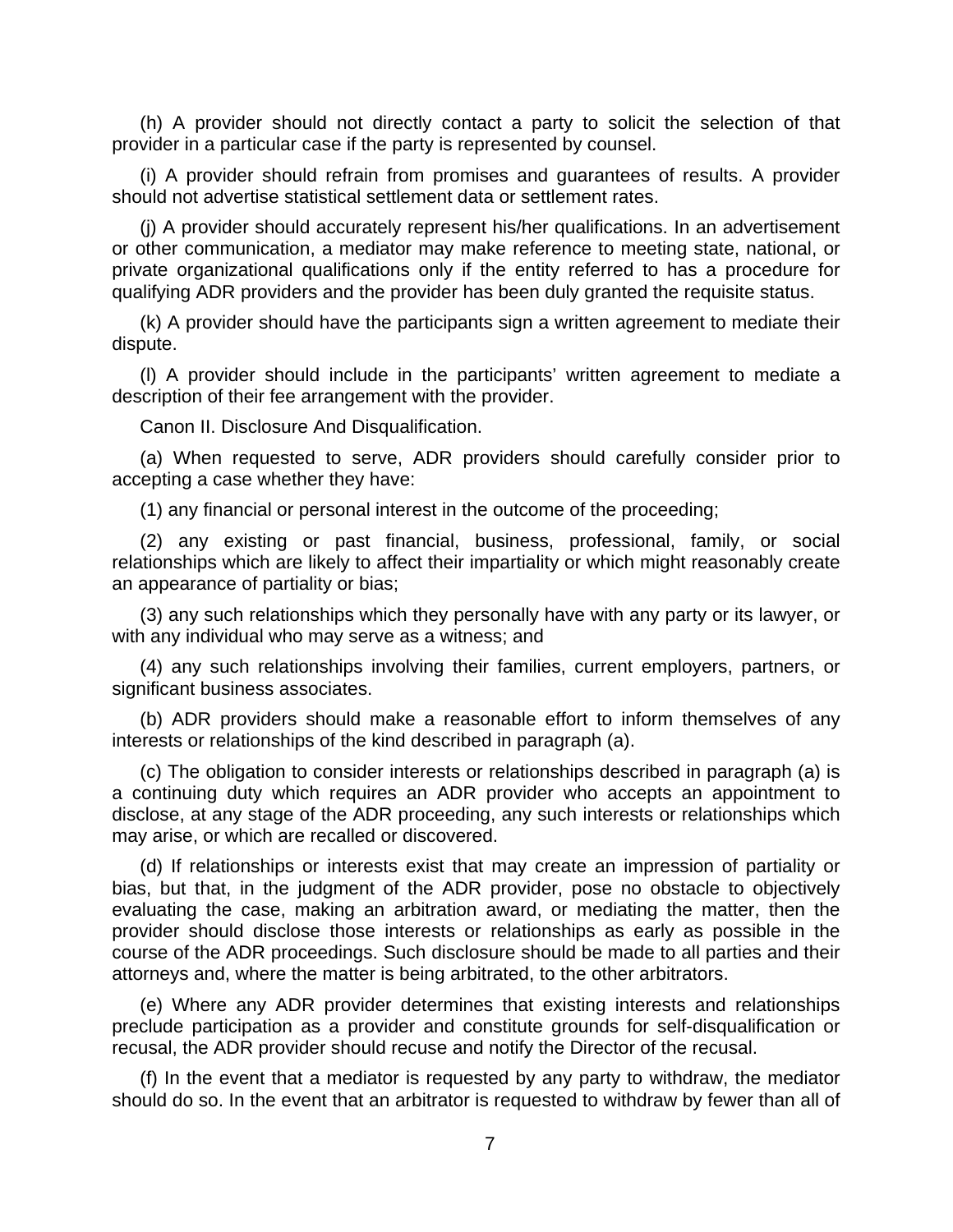the parties because of alleged partiality or bias, absent a showing of good cause to the contrary, the arbitrator need not withdraw.

Canon III. ADR Providers Should Conduct The Proceedings Fairly And Diligently.

(a) ADR providers should conduct the proceedings in an evenhanded manner and treat all parties with equality and fairness at all stages of the proceedings.

(1) Impartial means free from favoritism or bias in word, action or appearance, and includes a commitment to assist all participants as opposed to any one individual.

(2) ADR providers should guard against bias or partiality based on the participants' personal characteristics, background or performance at the proceeding.

(b) ADR providers should perform their duties diligently and conclude the case as promptly and efficiently as the circumstances reasonably permit, without compromising the interests of justice.

(c) ADR providers should be patient with and courteous to the parties, their attorneys, and any witnesses. They should encourage similar conduct by all participants in the proceedings.

(d) Unless otherwise agreed by the parties, providers should accord to all parties the right to appear in person and to be heard after due notice in writing of the date, time, and place of hearing.

(e) ADR providers should not deny any party the opportunity to be represented by counsel.

(f) Where any party fails to appear, arbitrators may proceed with scheduled ADR proceedings only after ensuring that appropriate written notice was provided to the absent party.

(g) If a panel is selected for arbitration, the chair should permit and encourage all arbitrators to participate equally in the arbitration process.

(h) Mediators shall inform the participants that they may withdraw from mediation at any time and are not required to reach an agreement. However, if the mediation is conducted pursuant to a mandatory mediation program, the mediator shall inform the parties of any participation requirements of that program.

Canon IV. ADR Providers Should Be Faithful To The Relationship Of Trust And Confidentiality Inherent In That Appointment.

(a) Maintaining confidentiality encourages candor, a full exploration of issues, and the integrity of the ADR program. Ethical standards require strict compliance with the promise of confidentiality as an integral element of the ADR process. Participation as a provider assumes building a relationship with the parties that is based on trust. At no time should any provider use confidential information acquired during ADR proceedings to gain advantage, personal or otherwise, or to adversely affect the interests of any party or any other individual or entity.

(b) The provider should discuss the providers' and the participants' expectations of confidentiality prior to undertaking the process. Prior to undertaking the process the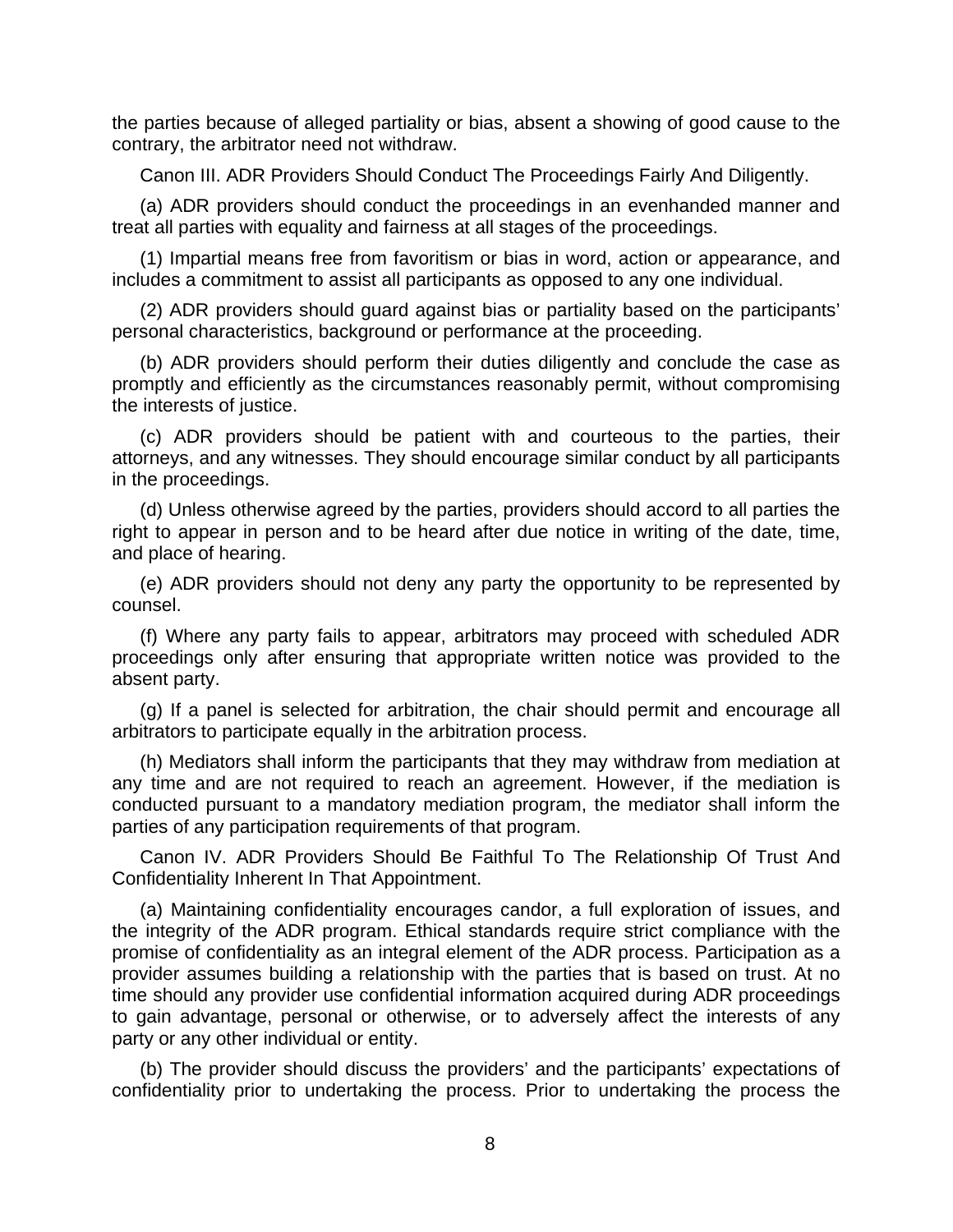provider should inform the participants of applicable limitations of confidentiality such as statutory, judicial or ethical reporting requirements.

(c) In mediation, the written agreement to mediate should include provisions concerning confidentiality.

(d) ADR providers should not utilize any information disclosed during the ADR processes for private gain or personal advantage. Neither should providers seek publicity from participation in a particular ADR proceeding to enhance their personal or professional position or status.

(e) Unless otherwise agreed by the parties, providers should keep confidential all matters relating to the proceedings and decisions in which they participate. No information about evidence produced, admissions, or stipulations made, legal positions taken, reasons for the amount or nature of all arbitration award, unless set forth therein, or conclusions as to the credibility of any witness should be disclosed to anyone who is not a party to the arbitration proceeding.

(f) No arbitrator is at liberty to inform anyone of, or to discuss with anyone other than the parties and other arbitrators, the award or decision.

(g) Mediators should preserve and maintain the confidentiality of all mediation proceedings. They should not disclose or discuss any information about or related to the proceedings to anyone, including the assigned judge. Mediators should keep confidential from other parties any information obtained in individual caucuses unless the party to the caucus permits disclosure. They should secure and ensure the confidentiality of mediation proceeding records that they do not destroy. They should render anonymous all identifying information when mediation proceeding materials are used for research, training, or statistical compilations.

(h) If subpoenaed or otherwise given notice to testify or to produce documents the mediator should inform the participants immediately. The mediator should not testify or provide documents in response to a subpoena or other notice without an order of the court if the mediator reasonably believes doing so would violate an obligation of confidentiality to the participants.

Canon V. Prohibition Against Discrimination

In their ADR practice, ADR providers should not practice, condone, facilitate, or promote any form of invidious discrimination. ADR providers should be aware of cultural differences and how such differences may affect a party's values and negotiating style. Providers should avoid condoning or displaying stereotypical attitudes toward parties and their attorneys in ADR proceedings.

Canon VI. An Arbitrator Should Make Decisions In A Just, Independent, And Deliberate Manner.

(a) An arbitrator should decide all matters justly, exercising independent judgment; no arbitrator should permit outside pressure to affect or bear upon its decision.

(b) Arbitrators should not delegate the obligation to make an appropriate determination in the case to any other person or authority.